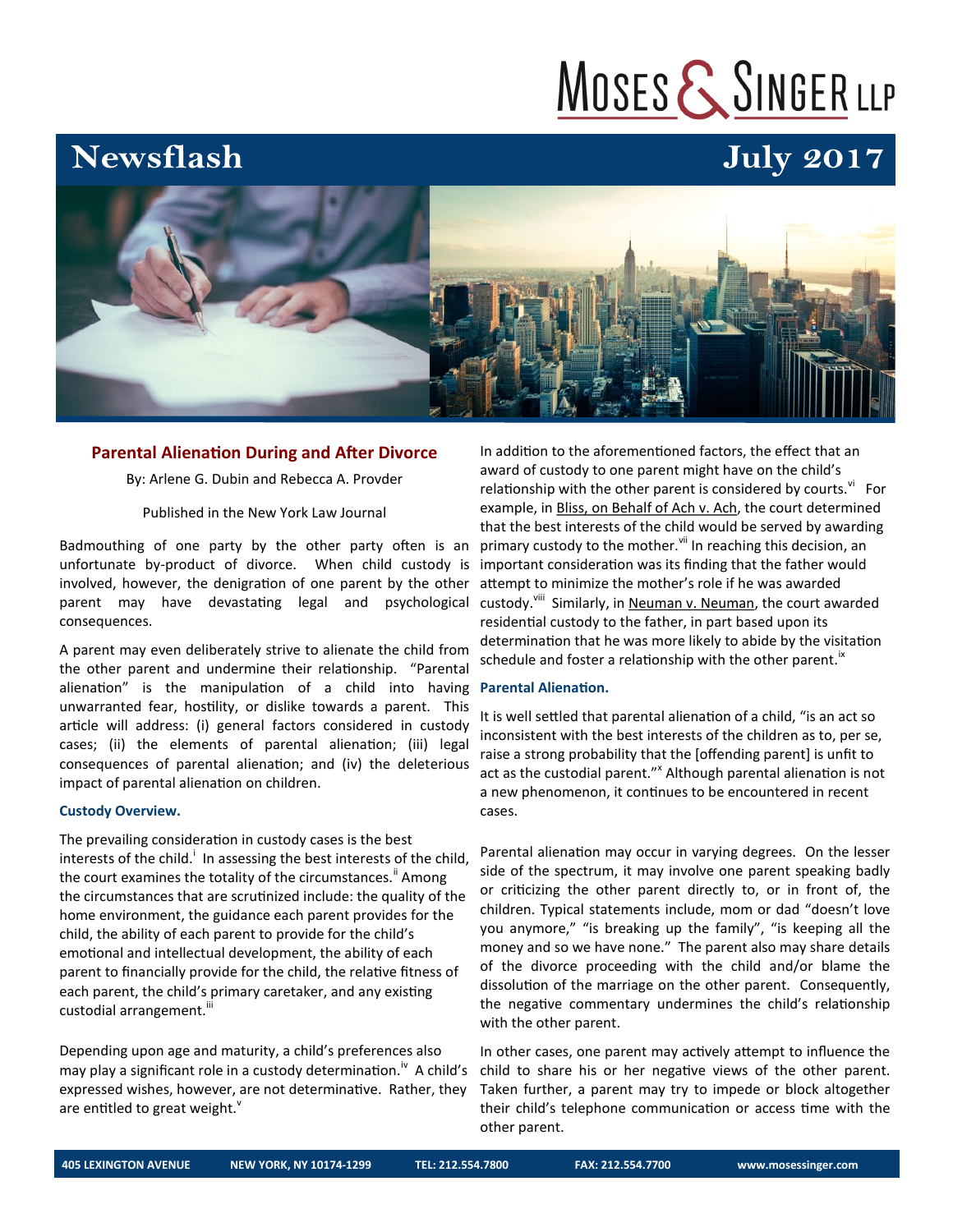At the extreme level, parental alienation can culminate in false The focus in a change of custody proceeding remains the best allegations of verbal, physical, or sexual abuse. The alienating parent may falsely accuse the other parent of abuse or exaggerate incidents that occurred and attempt to brainwash the child into believing the abuse took place.

Parental alienation may be difficult to prove. In order to assist with the fact finding, a court has the discretion to order a forensic evaluation in custody and visitation matters. In C.S. v. A.L., the court recognized that the "value of the essential role played by the court-appointed neutral forensic psychologist is now so well-recognized that such an appointment is essentially required in any custody litigation where there are serious questions of parental fitness."<sup>xi</sup> The court in C.S. v. A.L. proceeded, over the objections of one party, to direct a forensic evaluation to help in its examination of whether parental alienation existed where the mother's visits with her child steadily deteriorated and eventually ceased.<sup>xii</sup>

#### **Legal Consequences: Custody, Dollars and Cents, and Contempt.**

Courts may impose various remedies and deterrents in cases involving parental alienation. Among the remedies include the authority to change custody, financial repercussions, and contempt.

*Change of Custody.* As the result of parental alienation, a change in custody may ensue. Where there has been a change in circumstances that adversely affects the child's best interests, a court may modify the existing custodial arrangement.<sup>xiii</sup> Moreover, a continued deterioration in the parties' relationship may be a sufficient change in circumstances to modify a prior order of custody.<sup>xiv</sup> For example, in Posporelis v. Posporelis, the court modified a prior agreed-upon order of joint legal and physical custody by awarding the wife sole custody. $\frac{x}{x}$  This decision was premised upon the court's finding that the father behaved in a manner so as to alienate the parties' child from the mother, as well as that he denied that he exhibited alienating behavior and refused counseling.<sup>xvi</sup>

Likewise, in Greene v. Robarge, the court upheld the modification of the custodial agreement from joint custody, with primary physical custody to the mother, to an award of sole custody to the father due to the mother deliberately undermining his relationship with the children.<sup>xvii</sup> In Greene, the mother interfered with the father's parenting time with the children and vilified the father to the children. She instructed the children to rip up notes from their father, stating that there was no room in the apartment. In another instance, shortly after the father arrived, the mother hung up a "Stop Domestic Violence" sign on her home with the help of the children. The court-appointed forensic evaluator testified that the children appeared to have been brainwashed by the mother into believing that their father was "mean" and that his decision to leave the relationship also constituted an abandonment of them.

interests of the child. Therefore, a change in custody is not warranted in and of itself due to parental alienation. For example, in Lew v. Sobel, the court upheld the denial of the father's application to change custody despite the mother's interference with his visitation.<sup>xviii</sup> In making this determination, the court found that, despite the presence of parental alienation, a change in custody was not in the children's best interests where their relationship with the mother was so strong that it would have been harmful to the children to change custody.<sup>xix</sup> Rather, a change in custody is only warranted if the totality of the circumstances warrants the modification in the child's best interests.<sup>xx</sup>

Moreover, while a parent's unilateral suspension of visitation is a factor in determining a change of custody, the underlying reason for the suspension will be considered. For example, in Kelly v. Sanseverino, the court found while the mother, as the custodial parent, should not have unilaterally suspended the visitation, the father was not blameless. $^{xxi}$  He made repeated threats, including in the child's presence, to kill the mother and/ or flee with the child to another state, which was the basis for her suspension of visitation.<sup>xxii</sup>

*Supervised Visitation.* In instances of parental alienation, the court may direct the offending party to have supervised visitation with the child.<sup>xxiii</sup> Moreover, the award of such supervised parenting time does not constitute an unlawful imposition of a party's access with the child.

*Child Support and Maintenance.* Parents are obligated to financially support their child until age  $21.^{\text{xiv}}$  However, pursuant to statute and case law, a custodial parent's deliberate, unjustified, frustration of, or active interference with, visitation rights or parental alienation may result in the suspension of child support payments.<sup>xxv</sup>

For example, in Lew v. Sobel, as a result of the mother's parental interference, the court directed the father to pay half of his child support payments to her attorney's escrow account until she complied with the court-ordered visitation and stopped interfering with his visitation.<sup>xxvi</sup> As an additional remedy in Lew, in light of the circumstances, the court reallocated the parties' responsibility to pay fees for therapeutic visitation, the child's attorney, and the forensic evaluator, so that the mother was responsible to pay for a greater share of those costs.<sup>xxvii</sup>

Likewise, in Thompson v. Thompson, the court suspended child support payments where the mother deliberately interfered with the father's visitation rights.<sup>xxviii</sup> In Thompson, the evidence demonstrated that the mother disparaged the father to the child, manipulated the child's loyalty, failed to encourage visitation, and supported the child's decision to refuse visitation.<sup>xxix</sup>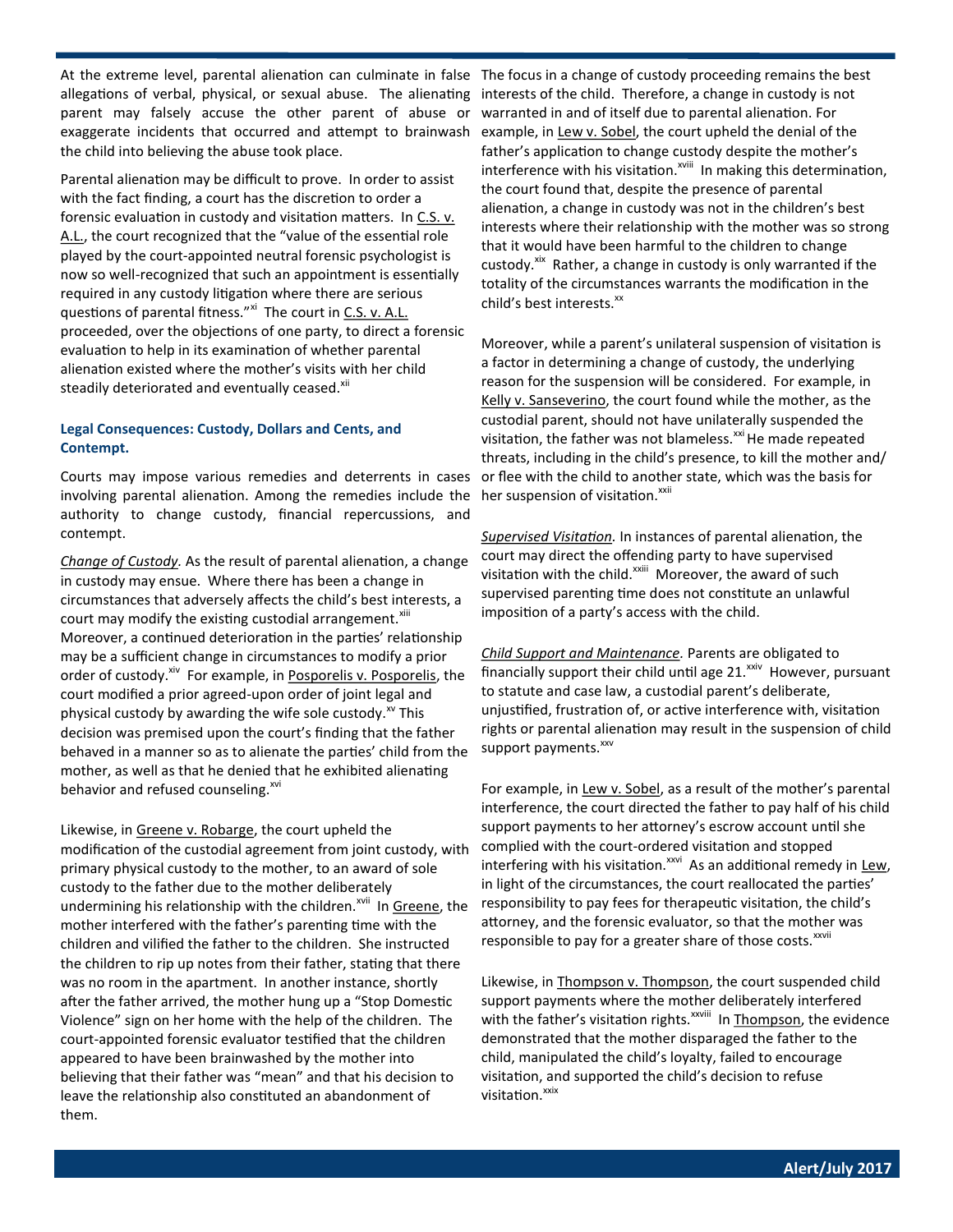Parental access is an important right of the non-custodial parent and the child. Therefore, as another financial remedy, spousal maintenance may be suspended as a consequence of parental alienation.<sup>xxx</sup>

*Contempt/Jail.* As with any other case, to prevail in a contempt application, the moving party must demonstrate by clear and convincing evidence that the other party has violated a court order. This remedy is available to redress a violation of a court order pertaining to parental access.

Upon a finding of contempt, a court may impose a fine and/or hold that a party shall be incarcerated. In Lauren R. v. Ted R., after conducting a fact-finding hearing, the court sentenced a party to incarceration for a six weekends, to be served on alternate weekends when the other parent was entitled to access time with the children.<sup>xxxi</sup> The incarceration ensued after attempts at remedial intervention, including parenting coordination and counseling, were unsuccessful.<sup>xxxii</sup> The court determined the existence of parental alienation, which included the mother's preventing the father's parental access, threats of punishing the children for wanting to spend time with their father (including on a tape recording), falsely representing she had sole rather than joint custody, failing to make joint decisions with the father, castigating the father in front of the children (calling him a "deadbeat", "loser", "f-g asshole", and stating "we all hope you die of cancer"), and making false allegations of sexual abuse.<sup>xxxxiii</sup>

#### **Psychological Impact on the Child.**

The consequences on children who have been alienated from their parents can be harsh. They are deprived of a parental relationship that would otherwise may have been positive and loving. As a result of the alienation, a child may refuse to visit with the other parent and the visits may be unpleasant. The child may be unjustifiably afraid or hostile toward the other parent, or refuse to see them.

Furthermore, the hostility may spread to other family members. The alienation may extend to grandparents, aunts, uncles, and siblings.

A child who has been alienated from a parent may feel rejected or abandoned.<sup>xxxiv</sup> The alienation may cause the child to suffer from low self-esteem, self-hatred, and depression.<sup>xxxv</sup> It may impact other areas of a child's life, such as school performance and conduct in school.<sup>xxxvi</sup> It may cause a child to act out or start bullying, whether at home or in school.<sup>xxxvii</sup> It also may cause child to disengage from others or activities that they used to enjoy.<sup>xxxviii</sup>

Effective parental educational programs early in the process, as well as the involvement of parenting coordinators and mental health professions, are important to help deter parental alienation and its side effects.

#### **Conclusions.**

Two recent similar situations spurred the authors to write this article. In one case, the father was an utterly absentee parent during the marriage and divorce. Once the child was a teenager, the father disparaged the mother to the child, maintained fewer household rules (such as allowing the child to stay out late and not requiring that she advise where she was going), and enticed her with his more lavish lifestyle. Now the father is trying to terminate his payment of child support to the mother, which was his stated goal since day one of the divorce when he told her she would leave the marriage with just her suitcase. In the second case, a mother raised her two children with the father being minimally involved, and yet the father seized an opportunity to turn their 17 year old son against her to the extent the child refuses to see his mother for no articulated reason. The father is now alleging a change of circumstance and trying to eliminate his child support obligation.

Often parties are oblivious of the deleterious consequences of parental alienation. Divorcing parents should protect their children from conflict, however bitter their animosity may be with each other. It is critical to recognize the signs of parental alienation before it reaches a level that makes it extremely difficult to remedy. Finally, it is advisable, particularly in contested custody cases, for the parties to consult with professionals who will help navigate the process and encourage the parties to exercise self-restraint and behave in the child's best interests.

Divorces between parties come to an end. Parental alienation, however, may leave a lasting rupture in families. Matrimonial lawyers and mental health professionals can help play a key role in modulating the harmful effect of this phenomenon.

**Arlene G. Dubin and Rebecca A. Provder are partners in the matrimonial and family law practice group of Moses & Singer LLP.**

<sup>i</sup>McKinney's Consolidated Laws of New York, Dom. Rel. §240 (2010); Eschbach v. Eschbach, 56 N.Y.2d 167 (Ct. of Appeals 1982); Merlis v. Merlis, 253 A.D.2d 799 (App. Div. 2d Dept. 1998).

<sup>ii</sup>Carrasquillo v. Cora, 60 A.D.3d 852 (App. Div. 2d Dept. 2009); Zafran v. Zafran, 306 A.D.2d 468 (App. Div. 2d Dept. 2003).

 $\mathrm{^{iii}}$ Melissa C.D. v. Rene I.D., J.R., 117 A.D.3d 407 (App. Div. 1 $\mathrm{^{st}}$  Dept. 2014); Palmer-Cardona v. Cardona, 63 A.D.3d 1162 (App. Div. 2d Dept. 2009); Esposito v.

Shannon, 32 A.D.3d 471 (App. Div. 2d Dept. 2006).

ivMelissa C.D., supra. v Id.

<sup>vi</sup>James Joseph M. V. Rosana R., 32 A.D.3d 725 (App. Div. 1<sup>st</sup> Dept. 2006);Young v. Young, 212 A.D.2d 114, 118 (App. Div. 2d Dept. 1995).

vii56 N.Y. 2d 995 (Ct. of Appeals 1982). <sup>viii</sup>ld.

<sup>ix</sup>19 A.D.3d 383 (App. Div. 2d Dept. 2005).

<sup>x</sup>Halioris v. Halioris, 126 A.D.3d 973 (App. Div. 2d Dept. 2015); Jarlost v. Carden, 124 A.D.3d 968 (App. Div. 3<sup>rd</sup> Dept. 2015); Matter of Bennett v. Schultz, 110 A.D.3d 792 (App. Div. 2d Dept. 2013).

<sup>xi</sup>55 Misc.3d 1212(A) (N.Y. Family Ct., Bronx County 2017).  $x^{iii}$ Id.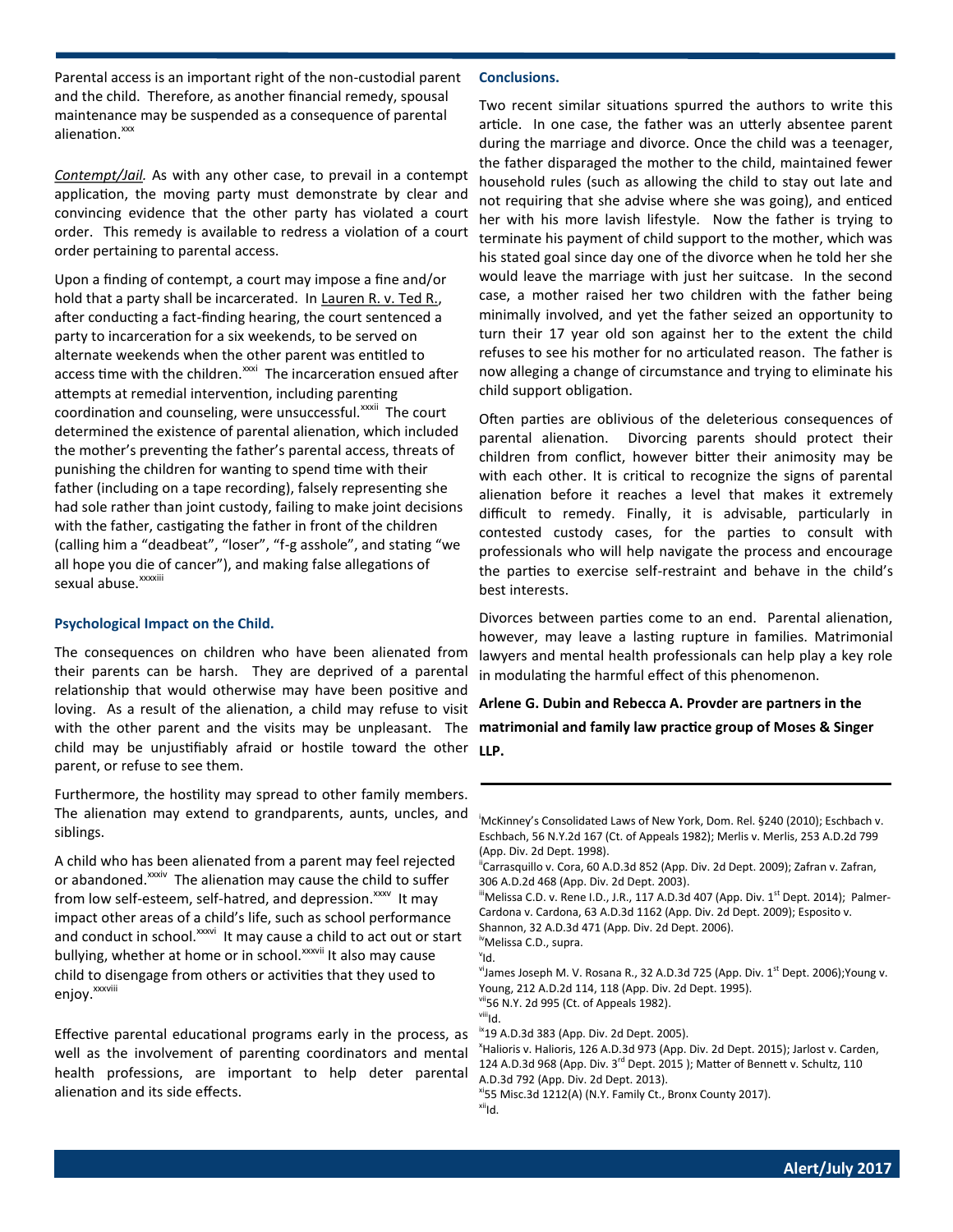<sup>xiii</sup>Matter of Deuel v. Dalton, 33 A.D.3d 1158 (App. Div. 3<sup>rd</sup> Dept. 2006); Matter of Peck v. Bush, 35 A.D.3d 1118 (App. Div. 3<sup>rd</sup> Dept. 2006).  $x^{x}$ Matter of Rosario WW v. Ellen WW, 309 A.D.2d 984 (App. Div. 4<sup>th</sup> Dept. 2006); Matter of Adams v. Franklin, 9 A.D.3d 544 (App. Div. 3<sup>rd</sup> Dept. 2004).  $x\text{V}41$  A.D.3d 986 (App. Div. 3<sup>rd</sup> Dept. 2007). <sup>xvi</sup>ld. xvii104 A.D.3d 1073 (App. Div. 3rd Dept. 2013). xviii46 A.D.3d 893 (App. Div. 2d Dept. 2007).  $x$ <sup>xix</sup>ld.  $x^x$ Id.  $xxi$ 278 A.D.2d 535 (App. Div. 3<sup>rd</sup> Dept. 2000). <sup>xxii</sup>ld. xxiii posporelis v. Posporelis, 41 A.D. 3d 986 (App. Div. 3<sup>rd</sup> Dept. 2007). xxivMcKinney's Consolidated Laws of New York, Dom. Rel. §240 (2010); Family Court Act §413(1)(a). xxvCarmen C. v. Tracy F., 52 Misc.3d 1213(A) (N.Y. Family Ct., Monroe County 2016); Rodman v. Friedman, 112 A.D.3d 537 (App. Div. 1<sup>st</sup> Dept. 2013); F.S.-P v. A.H.R., 17 Misc.3d 390 (N.Y. Family Ct., Nassau County 2007). xxvi46 A.D.3d 893 (App. Div. 2d Dept. 2007). xxvii<sub>ld</sub>. xxviii78 A.D.3d 845 (App. Div. 2d Dept. 2010).  $x$ <sup>xxix</sup>ld. xxxMcKinney's Consolidated Laws of New York, Dom. Rel. §241 (2010). xxxi27 Misc.3d 1227(A) (N.Y. Sup. Ct., Nassau County 2010). xxxii<sub>ld</sub>. <sup>xxxiii</sup>ld. xxxivParental Alienation Among College Students, Hands, Aaron J. Hands; Warshak, Richard A., The American Journal of Family Therapy, 39:431-443, 2011. xxxvThe Impact of Parental Alienation on Children, Kruck, Edward, April 2013, available at https://www.psychologytoday.com/blog/co-parenting-afterdivorce/201305/the-impact-parental-alienation-parents. xxxviParental Conflict Alienates, Hurts and Changes Children of Divorce Long-Term, Sedacca, Rosalind, August 2014, available at http:// www.huffingtonpost.com/rosalind-sedacca/parental-conflictalienat\_b\_5688047.html. xxxvii<sub>Id.</sub> <sup>xxxviii</sup>ld.